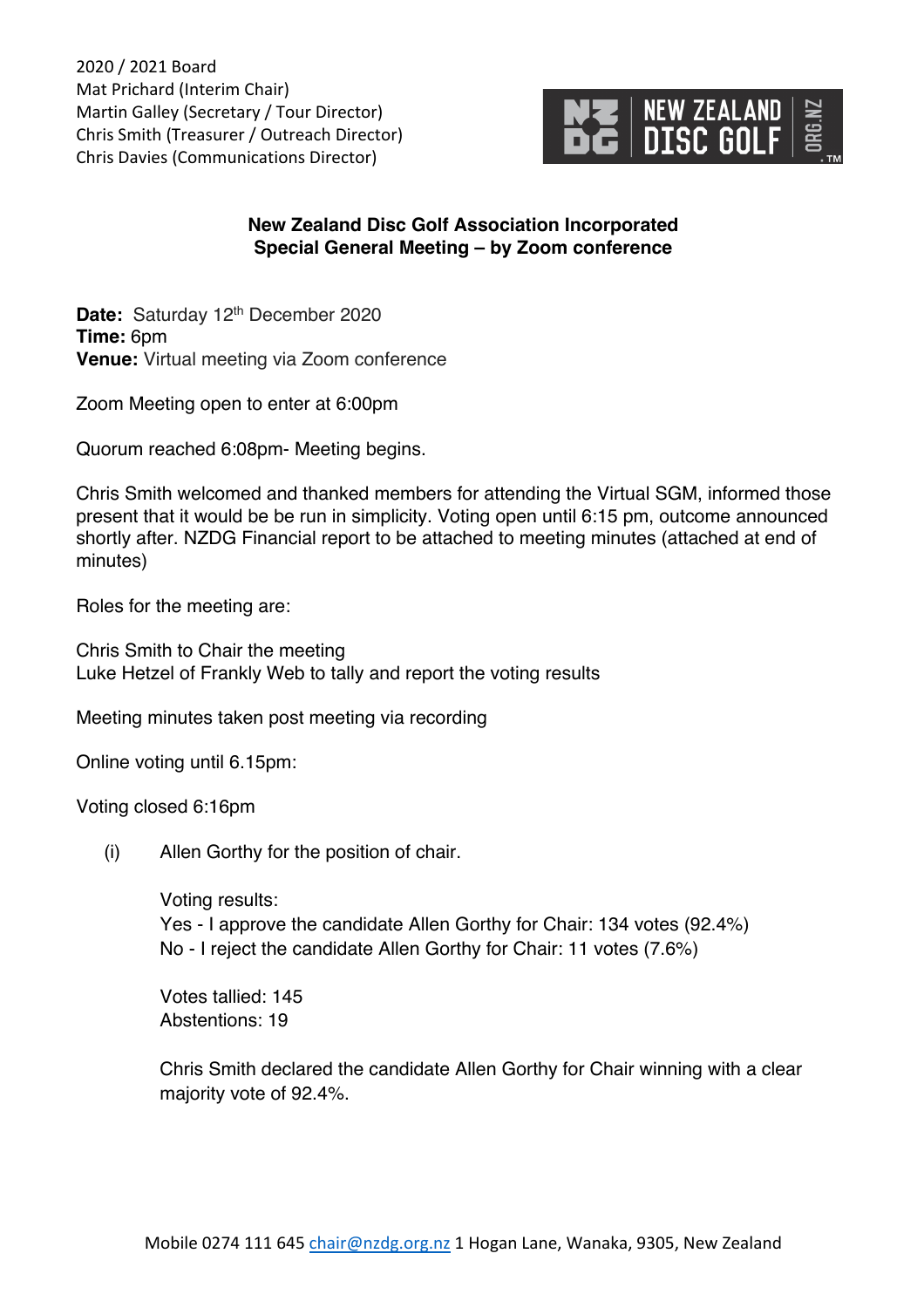

(ii) Acceptance of the amendments to the constitution. The amendments are to improve the constitution's protection from commercial interest.

Voting results: No - I reject the amendment: 15 votes (10.3%) Yes - I approve the amendment wins 131 votes (89.7%) of the vote.

Votes tallied: 146 Abstentions: 18

Chris Smith declared that the amendment was accepted by a clear majority vote of 89.7% (more than the required two thirds majority for a constitutional amendment).

(iii) Vote yes or no to confirm Cockroft Thomas, member of Chartered Accountants Australia and New Zealand (CAANZ), as reviewer of NZDG's annual financial statements, as appointed by the Board, and recommended by them.

Yes - I approve Cockroft Thomas as reviewer of NZDG's Annual Financial Statements: 138 votes (95.2%) No - I do not approve Cockroft Thomas as reviewer of NZDG's Annual Financial Statements: 7 votes (4.8%)

Votes tallied: 145 Abstentions: 19

Chris Smith approved Cockroft Thomas as the reviewer of NZDG's Annual Financial Statements winning with 95.2% of the vote.

(iv) Members' motion (with 15 signatures) for a vote of Confidence or No Confidence in Martin Galley as a member of the NZDG Board.

Vote of Confidence : 107 votes (72.3%) Vote of No Confidence: 41 votes (27.7%)

Votes tallied: 148 Abstentions: 16

Chris Smith declared Martin Galley winning a Vote of Confidence with 72.3% of the vote.